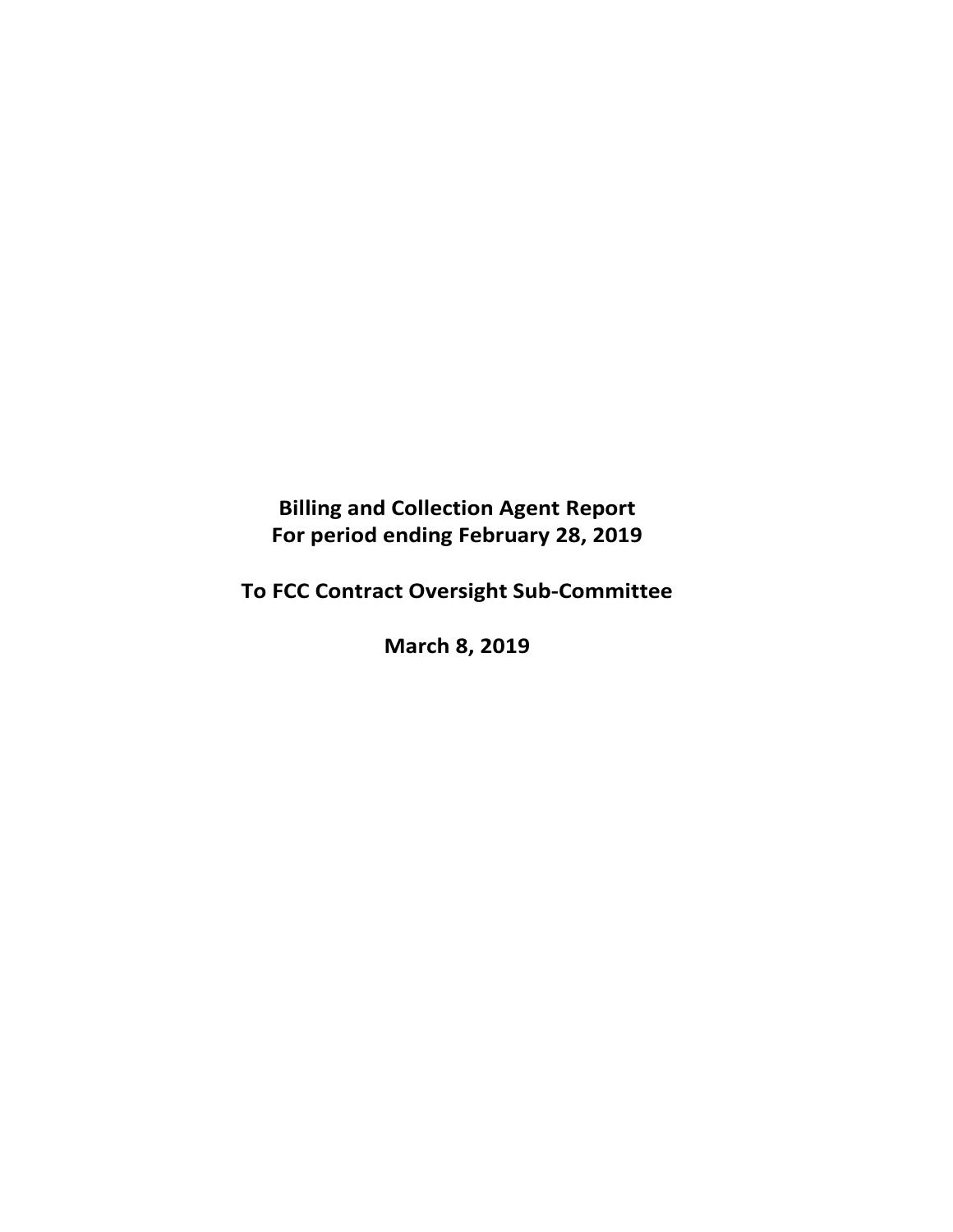# **NANPA FUND STATEMENT OF FINANCIAL POSITION February 28, 2019**

## **Assets**

| Cash in bank                                     |            | \$<br>3,340,685 |
|--------------------------------------------------|------------|-----------------|
| Receivables                                      |            |                 |
| Receivable from US Carriers                      | 87,816     |                 |
| Receivable from Canada                           |            |                 |
| Receivable from Caribbean countries              | 10,394     |                 |
| Receivables forwarded to Treasury for collection | 107,554    |                 |
| Receivable from US Treasury - see note below     | 204        |                 |
| Allowance for uncollectible accounts             | (137, 300) | 68,668          |
| <b>Total assets</b>                              |            | 3,409,353       |
| Less: Accrued liabilities                        |            |                 |
| Welch LLP                                        | 56,800     |                 |
| SOMOS                                            | 555,418    |                 |
| Data Collection Agent - USAC                     | 12,710     | (624, 928)      |
| <b>Fund balance</b>                              |            | 2,784,425       |
|                                                  |            |                 |

Amounts receivable from US Treasury are amounts Treasury has indicated have been collected from filers but the funds have not yet been disbursed to NANP.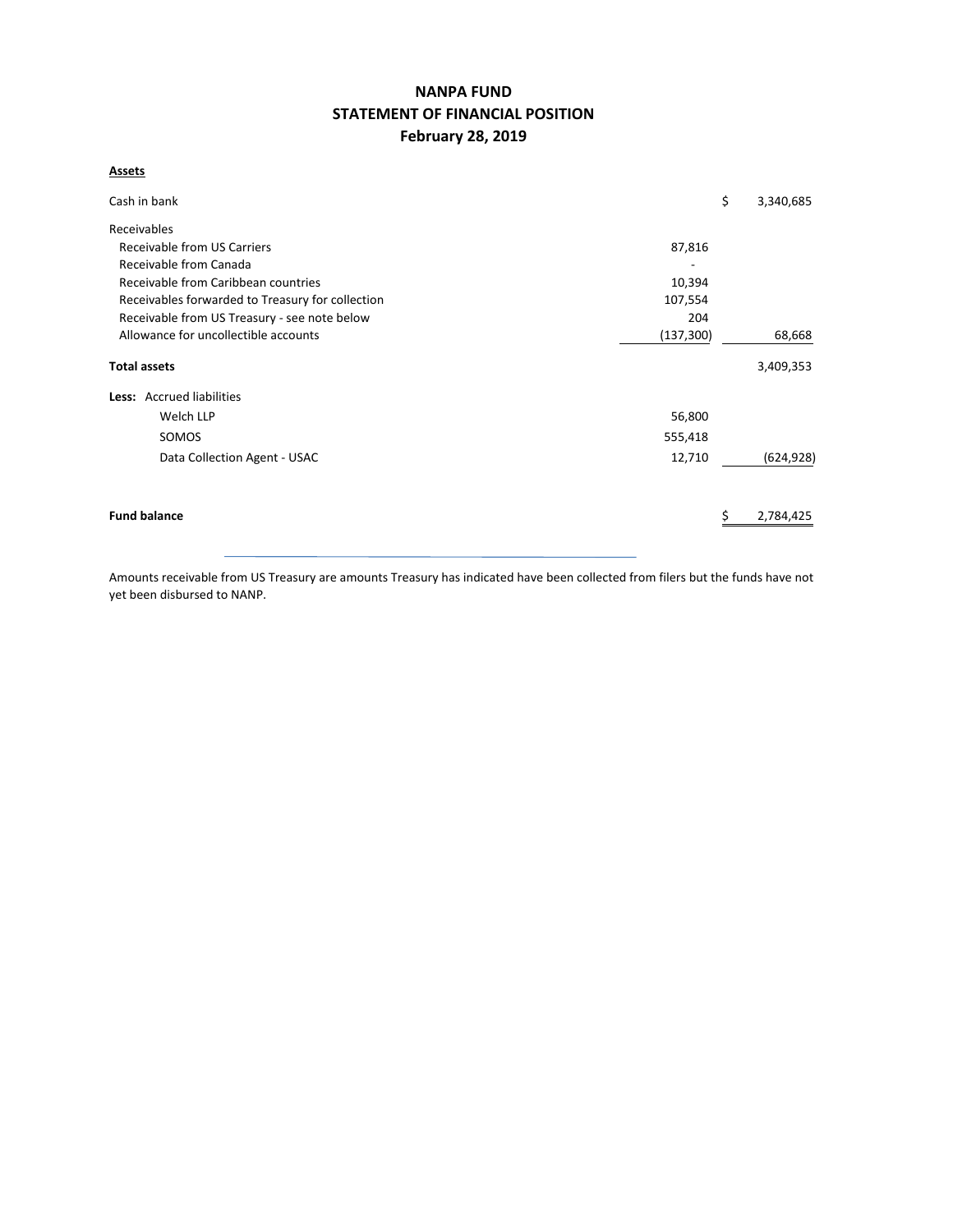#### **NANP FUND FORECASTED STATEMENT OF CHANGES IN FUND BALANCE BASED ON NO DEFERRAL OF SOMOS PAYMENTOCTOBER 2018 TO SEPTEMBER 2019**

|                                                      |        |           |               | Actual        |            |            |               |           |               | Forecasted |                          |            |             |              |               | <b>Variance between</b>                        |
|------------------------------------------------------|--------|-----------|---------------|---------------|------------|------------|---------------|-----------|---------------|------------|--------------------------|------------|-------------|--------------|---------------|------------------------------------------------|
|                                                      |        | Oct-18    | <b>Nov-18</b> | <b>Dec-18</b> | Jan-19     | Feb-19     | <b>Mar-19</b> | Apr-19    | <b>May-19</b> | Jun-19     | <b>Jul-19</b>            | Aug-19     | Sep-19      | <b>Total</b> | <b>Budget</b> | forecasted results and<br>budget at Sept 30/19 |
|                                                      |        |           |               |               |            |            |               |           |               |            |                          |            |             |              |               |                                                |
| <b>Revenue</b><br><b>International Contributions</b> |        |           |               |               |            |            |               |           |               |            |                          |            |             |              |               |                                                |
| Canada                                               | (1)    | 18,286    | 9,143         | 9,143         | 9,143      | 9,143      | 9,143         | 9,143     | 9,143         | 9,143      | 9,143                    | 9,144      |             | 109,717      | 109,717       |                                                |
| Caribbean countries                                  | (1)    | 23,036    | $\sim$        | $\sim$        | $\sim$     |            |               |           | $\sim$        | $\sim$     | $\overline{\phantom{a}}$ | $\sim$     |             | 23,036       | 23,036        |                                                |
| <b>Total International Contributions</b>             |        | 41,322    | 9,143         | 9,143         | 9,143      | 9,143      | 9,143         | 9,143     | 9,143         | 9,143      | 9,143                    | 9,144      | $\sim$      | 132,753      | 132,753       |                                                |
| Domestic Contributions - US carriers                 | (1)    | 4,538,876 | 115,084       | 474,065       | 73,710     | 76,122     | 73,697        | 73,697    | 73,697        | 73,697     | 73,697                   | 73,697     |             | 5,720,039    | 5,639,875     | 80,164                                         |
| Late filing fees for Form 499A                       | (2)    | (1,300)   | (400)         | 600           | 400        | 200        | $\sim$        | $\sim$    | $\sim$        | $\sim$     | $\sim$                   | $\sim$     | 66,000      | 65,500       | 66,000        | (500)                                          |
| Interest income                                      | (3)    | 6,155     | 5,244         | 6,112         | 5,355      | 4,129      | 500           | 500       | 500           | 500        | 500                      | 500        | 500         | 30,495       | 6,000         | 24,495                                         |
| Total revenue                                        |        | 4,585,053 | 129,071       | 489,920       | 88,608     | 89,594     | 83,340        | 83,340    | 83,340        | 83,340     | 83,340                   | 83,341     | 66,500      | 5,948,787    | 5,844,628     | 104,159                                        |
| <b>Expenses</b>                                      |        |           |               |               |            |            |               |           |               |            |                          |            |             |              |               |                                                |
| <b>NANPA Administration - Somos</b>                  | (4)(a) | $\sim$    | 240,833       | 240,833       | 240,833    | 240,833    | 243,333       | 243,333   | 243,333       | 243,333    | 243,333                  | 243,333    | 243,333     | 2,666,663    | 2,088,152     | (578, 511)                                     |
| <b>NANPA Administration - Neustar</b>                | (4)(b) | 187,332   |               |               |            |            |               |           |               |            |                          |            |             | 187,332      | 189,832       | 2,500                                          |
| <b>NANPA Administration - Neustar</b>                | (4)(b) |           | 188,201       | 187,332       |            |            |               |           |               |            |                          |            |             | 375,533      |               | (375, 533)                                     |
| NANPA Administration - Neustar transition            | (4)(c) |           | $\sim$        | 70,822        |            |            |               |           |               |            |                          |            |             | 70,822       |               | (70, 822)                                      |
| NANPA Administration - Change Order A                | (4)(d) |           |               |               |            |            |               |           |               |            | 19,606                   |            |             | 19,606       |               | (19,606)                                       |
| 1K Block Pooling - Somos                             | (5)(a) | $\sim$    | 314,855       | 314,585       | 314,315    | 314,585    | 319,585       | 319,585   | 319,585       | 319,585    | 319,585                  | 319,585    | 319,585     | 3,495,435    | 2,848,879     | (646, 556)                                     |
| 1K Block Pooling - Somos pre-transition              |        |           |               | 25,294        |            |            |               |           |               |            |                          |            |             | 25,294       |               | (25, 294)                                      |
| 1K Block Pooling - Neustar                           | (5)(b) | 257,128   |               |               |            |            |               |           |               |            |                          |            |             | 257,128      | 258,988       | 1,860                                          |
| 1K Block Pooling - Neustar                           | (5)(b) |           | 258,777       | 254,442       |            |            |               |           |               |            |                          |            |             | 513,219      |               | (513, 219)                                     |
| 1K Block Pooling - Neustar transition                | (5)(c) |           |               | 101,518       |            |            |               |           |               |            |                          |            |             | 101,518      |               | (101, 518)                                     |
| 1K Block Pooling - Change Order A                    | (5)(d) |           |               |               |            |            |               |           |               |            | 64,004                   |            |             | 64,004       |               | (64,004)                                       |
| <b>Billing and Collection</b>                        |        |           |               |               |            |            |               |           |               |            |                          |            |             |              |               |                                                |
| Welch LLP                                            | (6)    | 28,400    | 28,400        | 28,400        | 28,400     | 28,400     | 28,400        | 28,400    | 28,400        | 28,400     | 28,400                   | 28,400     | 28,400      | 340,800      | 340,920       | 120                                            |
| Data Collection Agent                                | (7)    | 6,637     | 6,586         | 6,465         | 7,062      | 6,210      | 6,500         | 6,500     | 6,500         | 6,500      | 6,500                    | 6,500      | 6,500       | 78,460       | 78,000        | (460)                                          |
| <b>Annual Operations Audit</b>                       | (8)    | $\sim$    | $\sim$        | 38,400        | 9,600      | $\sim$ $-$ | $\sim$        | $\sim$    | $\sim$        | $\sim$ $-$ | $\sim$                   |            | $\sim$      | 48,000       | 48,000        |                                                |
| <b>Bank Charges</b>                                  | (9)    | 3,835     | 7,530         | 2,478         | 2,456      | 2,821      | 3,167         | 3,167     | 3,167         | 3,166      | 3,166                    | 3,166      | 3,166       | 41,285       | 38,000        | (3, 285)                                       |
| Carrier Audits                                       | (10)   | $\sim$    | $\sim$        | $\sim$        | $\sim$     | $\sim$     | $\sim$        | $\sim$    | $\sim$        | $\sim$     | $\overline{\phantom{a}}$ | $\sim$     | $\sim$      | $\sim$       | 200,000       | 200,000                                        |
| <b>Bad debt expense</b>                              | (11)   | (525)     | (4, 449)      | 23,388        | 7,281      | 1,577      | 3,333         | 3,333     | 3,333         | 3,333      | 3,333                    | 3,333      | 3,333       | 50,603       | 40,000        | (10, 603)                                      |
| <b>Total expenses</b>                                |        | 482,807   | 1,040,733     | 1,293,957     | 609,947    | 594,426    | 604,318       | 604,318   | 604,318       | 604,317    | 687,927                  | 604,317    | 604,317     | 8,335,702    | 6,130,771     | (2, 204, 931)                                  |
| Net revenue (expenses)                               |        | 4,102,246 | 911,662) (    | 804,037)      | 521,339) ( | 504,832)   | 520,978) (    | 520,978)  | 520,978)      | 520,977) ( | 604,587) (               | 520,976)   | $537,817$ ( | 2,386,915) ( | 286,143)      | (2, 100, 772)                                  |
| <b>Opening fund balance</b>                          |        | 1,424,049 | 5,526,295     | 4,614,633     | 3,810,596  | 3,289,257  | 2,784,425     | 2,263,447 | 1,742,469     | 1,221,491  | 700,514                  | 95,927     | (425,049)   | 1,424,049    | 1,286,143     | 137,906                                        |
| <b>Closing fund balance</b>                          |        | 5,526,295 | 4,614,633     | 3,810,596     | 3,289,257  | 2,784,425  | 2,263,447     | 1,742,469 | 1,221,491     | 700,514    | 95,927                   | (425, 049) | (962, 866)  | (962, 866)   | 1,000,000     | (1,962,866)                                    |
| Fund balance makeup:                                 |        |           |               |               |            |            |               |           |               |            |                          |            |             |              |               |                                                |
| Contingency                                          |        | 1,000,000 | 1,000,000     | 1,000,000     | 1,000,000  | 1,000,000  | 1,000,000     | 1,000,000 | 1,000,000     | 1,000,000  | 1,000,000                | 1,000,000  | 1,000,000   | 1,000,000    | 1,000,000     |                                                |
| Surplus                                              |        | 4,526,295 | 3,614,633     | 2,810,596     | 2,289,257  | 1,784,425  | 1,263,447     | 742,469   | 221,491       | 299,486) ( | 904,073) (               | 1,425,049) | 1,962,866)  | 1,962,866)   |               |                                                |

5,526,295 4,614,633 3,810,596 3,289,257 2,784,425 2,263,447 1,742,469 1,221,491 700,514 95,227( 425,049)( 962,866) 1,000,000

**(1)** The US carrier contributions for the period from October 2018 to September 2019 and the International contributions are based upon actual billings.

#### **Assumptions: Reconciliation of forecast to budget at February 28, 2019**

| (1) The US carrier contributions for the period from October 2018 to September 2019 and the International contributions are based upon actual billings. | Budgeted fund balance at September 30, 2019 - contingency         | 1,000,000  |
|---------------------------------------------------------------------------------------------------------------------------------------------------------|-------------------------------------------------------------------|------------|
| (2) These fees represent the \$100 late filing fee charged to those companies that do not file the Form 499A by the due date.                           | Decrease in opening fund balance between budget period and actual | 137,906    |
| (3) Interest income projections are estimates                                                                                                           | Additional billings over estimate from budget                     | 80,164     |
| (4)(a) The NANPA Administration contract for Somos covers the period from November 1/18 to October 31/19                                                | Late filing fees (reversal) for Form 499A                         | (500)      |
| (4)(b) The NANPA Administration contract extension for NeuStar covers the period from October 1/18 to December 31/18                                    | Underestimate of interest earned to date compared to budget       | 24,495     |
| (4)(c) The NANPA Administration contract for NeuStar provides for transitional costs for the period from November 1/18 to December 31/18                | Somos - NANPA - excess of contract awarded over amount budgeted   | (578, 511) |
| (4)(d) Change Order to combine the Central Office Code Assignment Guidelines and Thousands-Block Administration Guidelines into one document.           | NeuStar - NANPA - transitional month costs not budgeted           | (373, 033) |
| (5)(a)The 1K Block Pooling Administration contract for Somos covers the period from November 1/18 to October 31/19                                      | NeuStar - NANPA - transition costs not budgeted                   | (70, 822)  |
| (5)(b) The 1K Block Pooling contract extension for NeuStar covers the period from October 1/18 to December 31/18                                        | Somos - Pooling - excess of contract awarded over amount budgeted | (671, 850) |
| (5)(c) The 1K Block Pooling contract for NeuStar provides for transitional costs for the period from November 1/18 to December 31/18                    | NeuStar - Pooling - transitional month costs not budgeted         | (511, 359) |
| (5)(d) Change Order to combine the Central Office Code Assignment Guidelines and Thousands-Block Administration Guidelines into one document.           | NeuStar - NANPA - transition costs not budgeted                   | (101, 518) |
| (6) The cost of B&C Agent is based on the contract with Welch LLP                                                                                       | Somos - NANPA Administration Change Order A - not budgeted        | (19, 606)  |
| (7) The expense for the Data Collection Agent is based on an allocation of costs by USAC.                                                               | Somos - Pooling Change Order A - not budgeted                     | (64,004)   |
| (8) The expense for the annual operations audit performed by Ernst & Young LLP is based on the quote given.                                             | Decrease in B&C Agent costs                                       | 120        |
| (9) Bank fees are an expense to the Fund.                                                                                                               | Data Collection fees - Adjustment to actual from budget           | (460)      |
| (10) The budget allows \$200,000 for carrier audits. This will not be expended.                                                                         | Bad debts - Adiustment to actual from budget                      | (10, 603)  |
| (11) The allowance covers all accounts considered potentially uncollectible at February 28, 2019.                                                       | Carrier audits that will not be performed                         | 200,000    |
|                                                                                                                                                         | Operations Audit - Adiustment to actual from budget               |            |
|                                                                                                                                                         | Bank fees - Variance between actual and budget                    | (3, 285)   |
|                                                                                                                                                         | Forecaseted fund balance at September 30, 2019                    | (962, 866) |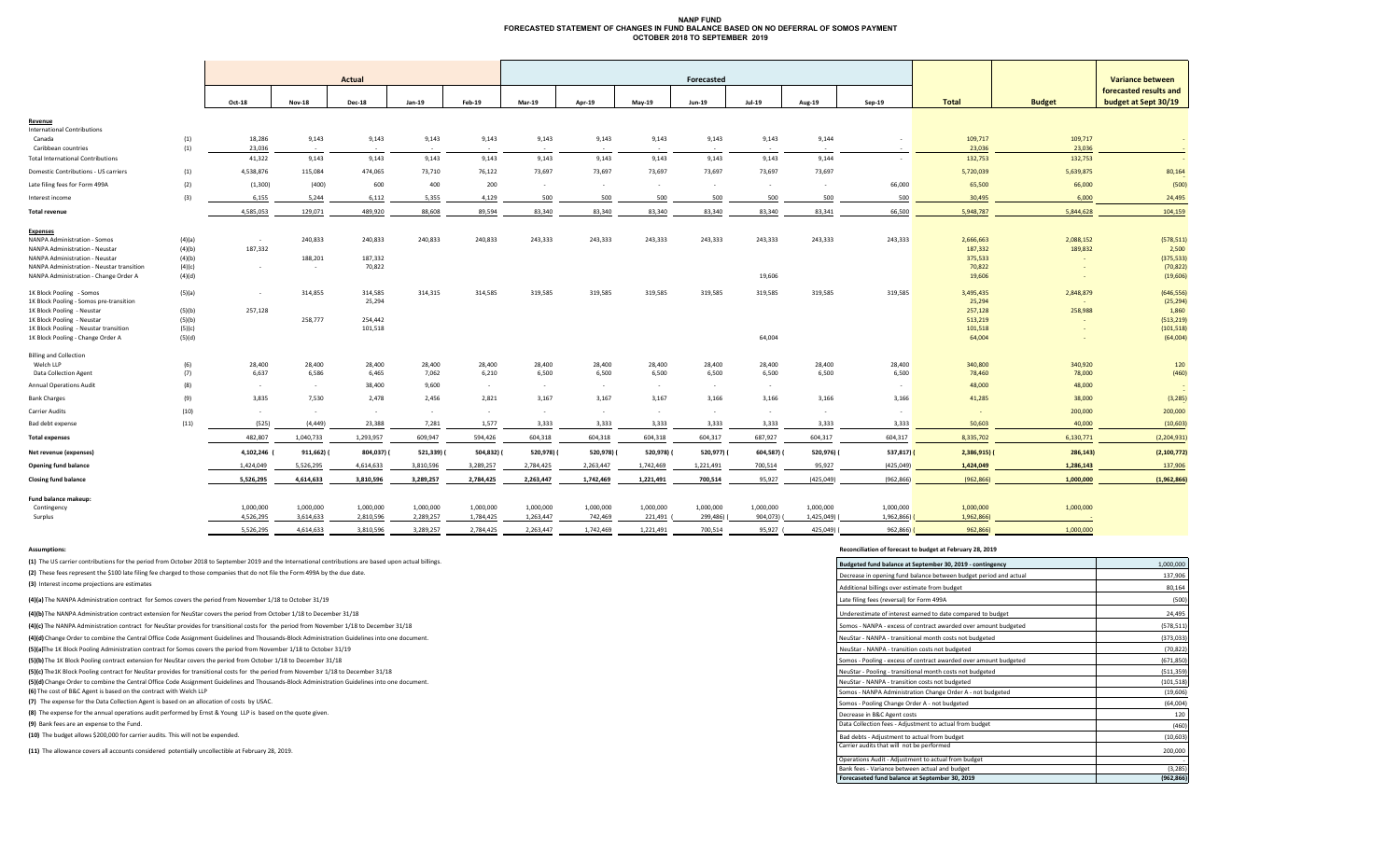## **Deliverables Report**

#### **Distributing invoices**

The monthly invoices for carriers were emailed/mailed on February  $12<sup>th</sup>$ .

#### **Processing Payments**

Payment information from the lockbox service at Mellon Bank is downloaded on a daily basis. The deposit information is recorded daily.

#### **Late/Absent Payments**

Demand notices and statements of account were emailed/mailed on February 14<sup>th</sup> to all carriers with overdue balances. A total of 26 demand notices and statements of account were sent out. This is lower than in previous months as outstanding amounts from the 2018 annual billing were sent to Treasury for collections on January 10, 2019.

#### **FCC Red Light Notices**

At a minimum, an updated red light report is posted to the FCC server for processing once a week. When required, additional updates are posted.

#### **Helpdesk Queries**

All queries are directed to a helpdesk voicemail inbox or email inbox. The details of the query are documented in an Access database. The date, Filer ID, nature of query, name of person making the request, who responded to the query and the resolution date. In February 15 calls and 10 emails were received which is lower than the prior year. Most queries are about requesting copies of invoices, how to make changes to their email billing address, notification about closing their business, asking what the invoice was for or asking how to make a payment.

#### **Staffing Changes**

There have been no changes to staffing this month.

#### **Contract Renewals**

The Billing and Collection Agent contract was awarded to Welch LLP in April 2018. The contract is for a 5-year period from May 1, 2018 to April 30, 2023.

The NANPA Administration contract for NeuStar was extended for the period of October 1, 2018 to December 31, 2018 which includes a 2 month transition to the new administrator, Somos, Inc. The contract with Somos for the NANPA Administration Contract covers the period of November 1, 2018 to October 31, 2019.

The 1K Block Pooling contract for NeuStar was extended for the period of October 1, 2018 to December 31, 2018 which includes a 2 month transition to the new administrator, Somos, Inc. the contract with Somos for the 1K Block Pooling covers the period of November 1, 2018 to October 31, 2019.

#### **Status of Audits**

**FCC Audit:** The FCC audit for 2018 is completed.

**Independent Audit:** The independent audit by Ernst & Young LLP of the financial statements and specified procedures commenced November 19th, 2018. The audits are complete at this time.

**IPERIA:** A kick-off meeting was held in November with the FCC and the auditors. Documentation requested was provided in December 2018.

**Deliverable Reports Submission Dates Monthly SSF 224 repor**t - submitted March 4, 2019. **Quarterly Report on Fund Performance and Statement of Financial Positio**n - NA for this period **Quarterly Crosswalk reporting package** - NA for this period **Treasury Report on Receivables** - NA for this period **Monthly COSC** report - submitted on February 13, 2019

#### **Accounts Receivable**

We did not receive any funds from Treasury for debts collected this month.

At the end of February there are 557 accounts outstanding representing unpaid invoices from the September 2018 billing, amounting to \$56,152.99. Of the 557 accounts, 539 accounts totalling \$51,194.44 were submitted to Treasury on January 10, 2019 for collections.